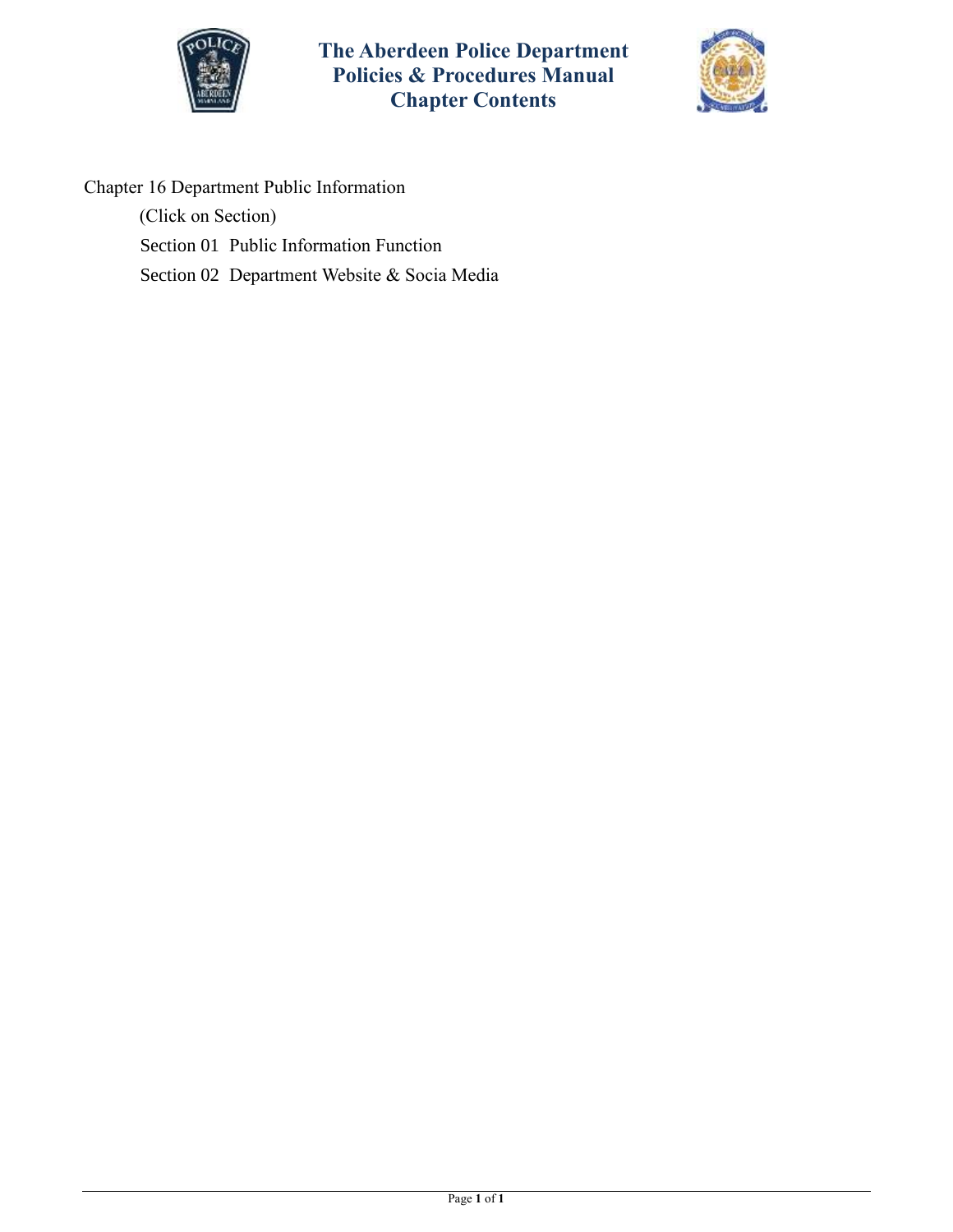



<span id="page-1-0"></span>

| Chapter | 16 Department Public Information       | GO 21-016, 07/16/2021 |
|---------|----------------------------------------|-----------------------|
|         | Section 01 Public Information Function | Supersedes GO 19-009  |

# **A. Policy**

1. The Department employees shall maintain a positive working relationship with members of the media so that the community will remain properly informed regarding events that involve this Department.

### **B. Public Information Officers**

- 1. The Chief of Police shall designate specific officers to represent the Department as Public Information Officers (PIO).
- 2. The Chief of Police shall designate one officer as the Lead PIO.
- 3. PIOs shall attend specialized PIO training as soon as training is available.
- 4. Department personnel shall notify a PIO about all major incidents.

### **C. Public Information Function**

- 1. Assisting news personnel with covering news stories at the scenes of incidents; (54.1.1a)
- 2. Preparing and distributing Department media releases; (54.1.1b)
- 3. Arranging for and assisting at media conferences; (54.1.1c)
- 4. Coordinating and authorizing the release of information about victims, witnesses, and suspects; (54.1.1d)
- 5. Coordinating and authorizing the release of information concerning confidential Department investigations and operations; (54.1.1e)
- 6. Releasing information when other public service agencies are involved in a mutual effort; (54.1.1f) and
- 7. Maintaining the Department Website and the Department's official social media accounts;  $(46.1.3g)$
- 8. Providing public information and maintains media relations during critical incidents.

### **D. Public Information Plan Guidelines for Critical and Other Major Incidents** (11.3.4d)

- 1. These procedures shall serve as guidelines for a Critical Incident Public Information Plan.
- 2. All information in the field shall be cleared by the Incident Commander (IC) prior to release. (54.1.1d-e-f)
- 3. The PIO shall gather, verify, coordinate, and disseminate accurate, accessible, and timely information on incidents, including:
	- a. Cause, size, and current situation;
	- b. Resources committed; and
	- c. Other information of general interest for internal and external use.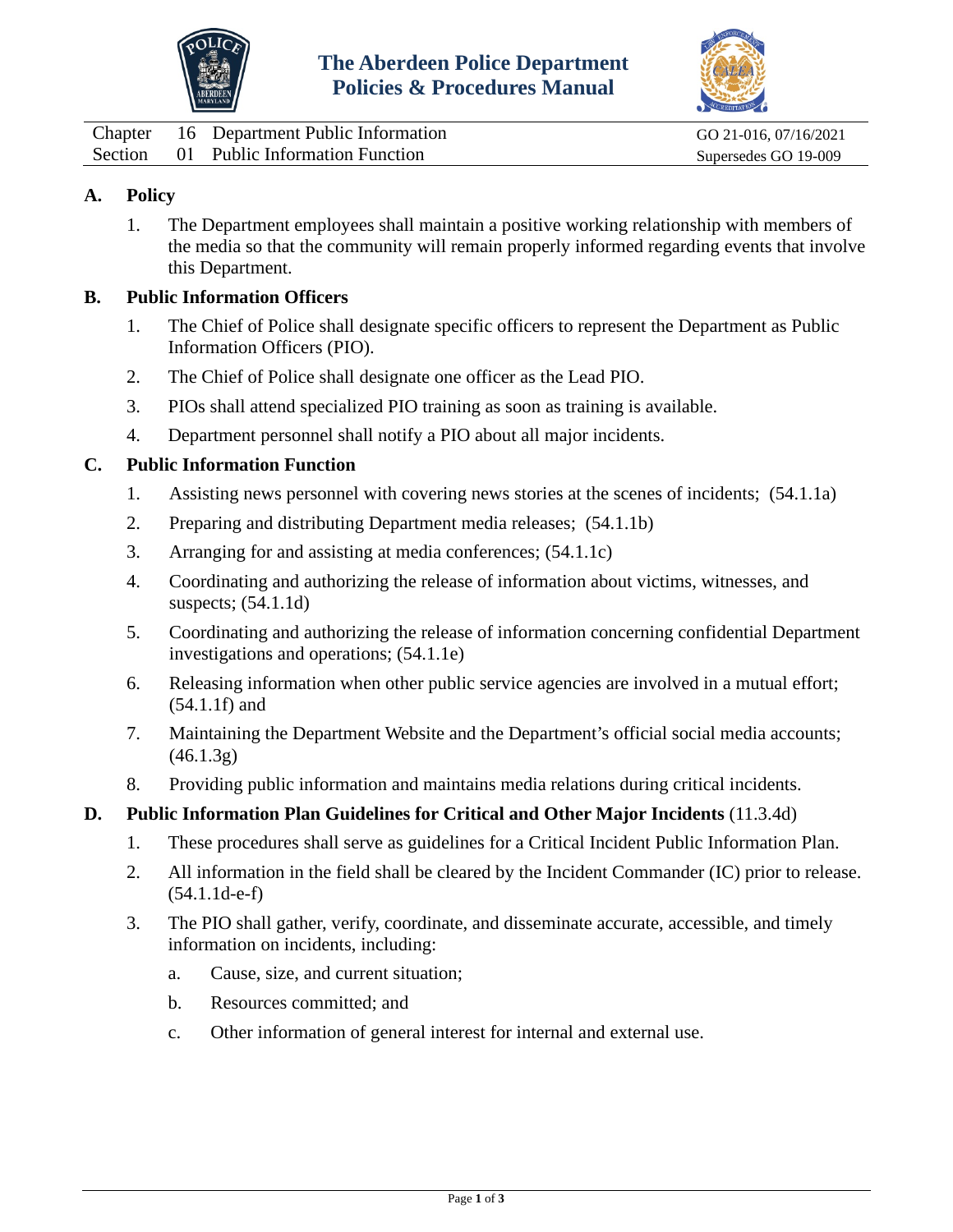



| Chapter<br>Section | 16<br>01                                                                                                                                                  |                                                                                                                                                                    | Department Public Information                                                                                                                                                                                     | GO 21-016, 07/16/2021 |  |  |  |  |
|--------------------|-----------------------------------------------------------------------------------------------------------------------------------------------------------|--------------------------------------------------------------------------------------------------------------------------------------------------------------------|-------------------------------------------------------------------------------------------------------------------------------------------------------------------------------------------------------------------|-----------------------|--|--|--|--|
|                    |                                                                                                                                                           |                                                                                                                                                                    | <b>Public Information Function</b><br>Supersedes GO 19-009                                                                                                                                                        |                       |  |  |  |  |
| 4.                 | The PIO's duties during a critical or other major incident shall include but will not be limited<br>to:                                                   |                                                                                                                                                                    |                                                                                                                                                                                                                   |                       |  |  |  |  |
|                    | a.                                                                                                                                                        |                                                                                                                                                                    | Determining from the IC if there are any limits on information release;                                                                                                                                           |                       |  |  |  |  |
|                    | b.                                                                                                                                                        | Developing material for use in media briefings;                                                                                                                    |                                                                                                                                                                                                                   |                       |  |  |  |  |
|                    | $\mathbf{c}$ .                                                                                                                                            | Informing the media and conducting media briefings; (54.1.1c)                                                                                                      |                                                                                                                                                                                                                   |                       |  |  |  |  |
|                    | d.                                                                                                                                                        | Posting information to the public on social media and the Department website;<br>(54.1.1g)                                                                         |                                                                                                                                                                                                                   |                       |  |  |  |  |
|                    | Coordinating the location of the media staging area; (46.1.3f) (54.1.3)<br>e.                                                                             |                                                                                                                                                                    |                                                                                                                                                                                                                   |                       |  |  |  |  |
|                    | f.                                                                                                                                                        |                                                                                                                                                                    | Arranging for tours and other interviews or briefings, as required;                                                                                                                                               |                       |  |  |  |  |
|                    | g.                                                                                                                                                        |                                                                                                                                                                    | Evaluating the need for and, as appropriate, establishing and operating a Joint<br>Information System (JIS); (54.1.1f)                                                                                            |                       |  |  |  |  |
|                    |                                                                                                                                                           | 1)                                                                                                                                                                 | Implementing the system with personnel to organize, integrate, and coordinating<br>information to ensure timely, accurate, accessible, and consistent messaging<br>across multiple jurisdictions and disciplines; |                       |  |  |  |  |
|                    | Establishing a Joint Information Center (JIC), as necessary, to coordinate and<br>disseminate accurate and timely incident-related information; (54.1.1f) |                                                                                                                                                                    |                                                                                                                                                                                                                   |                       |  |  |  |  |
|                    |                                                                                                                                                           | 1)                                                                                                                                                                 | Identifying and setting up a physical or internet-based central location for<br>communications across multiple jurisdictions and disciplines.                                                                     |                       |  |  |  |  |
|                    | i.                                                                                                                                                        |                                                                                                                                                                    | Maintaining current information summaries and/or displays on the incident;                                                                                                                                        |                       |  |  |  |  |
|                    | j.                                                                                                                                                        | Providing information on the status of the incident to assigned personnel;                                                                                         |                                                                                                                                                                                                                   |                       |  |  |  |  |
|                    | k.                                                                                                                                                        |                                                                                                                                                                    | Maintaining an Activity Log;                                                                                                                                                                                      |                       |  |  |  |  |
|                    | 1.<br>Managing media and public inquiries;                                                                                                                |                                                                                                                                                                    |                                                                                                                                                                                                                   |                       |  |  |  |  |
|                    | m.                                                                                                                                                        |                                                                                                                                                                    | Providing information on a victim reunification area.                                                                                                                                                             |                       |  |  |  |  |
|                    | n.                                                                                                                                                        |                                                                                                                                                                    | Coordinating emergency public information and warnings;                                                                                                                                                           |                       |  |  |  |  |
|                    | Monitoring media reporting for accuracy;<br>0.                                                                                                            |                                                                                                                                                                    |                                                                                                                                                                                                                   |                       |  |  |  |  |
|                    | p.                                                                                                                                                        |                                                                                                                                                                    | Ensuring that all required agency forms, reports, and documents are completed prior to<br>demobilization; and                                                                                                     |                       |  |  |  |  |
|                    | q.                                                                                                                                                        |                                                                                                                                                                    | Having a debriefing session with IC prior to demobilization.                                                                                                                                                      |                       |  |  |  |  |
| E.                 |                                                                                                                                                           | Policy Input $(54.1.2)$                                                                                                                                            |                                                                                                                                                                                                                   |                       |  |  |  |  |
| 1.                 |                                                                                                                                                           | PIOs shall encourage members of news media to submit comments and recommendations<br>concerning development of policies and procedures relating to the news media. |                                                                                                                                                                                                                   |                       |  |  |  |  |
| 2.                 |                                                                                                                                                           | PIOs may send media policies to members of the news media and ask for comments and<br>recommendations.                                                             |                                                                                                                                                                                                                   |                       |  |  |  |  |
| F.                 |                                                                                                                                                           | <b>Media Releases</b>                                                                                                                                              |                                                                                                                                                                                                                   |                       |  |  |  |  |
|                    |                                                                                                                                                           |                                                                                                                                                                    | $\text{DIO}$ and discoming mode releases to all local name mode in a way that appenee that                                                                                                                        |                       |  |  |  |  |

1. PIO's shall disseminate media releases to all local news media in a way that ensures that first-release information is equally available.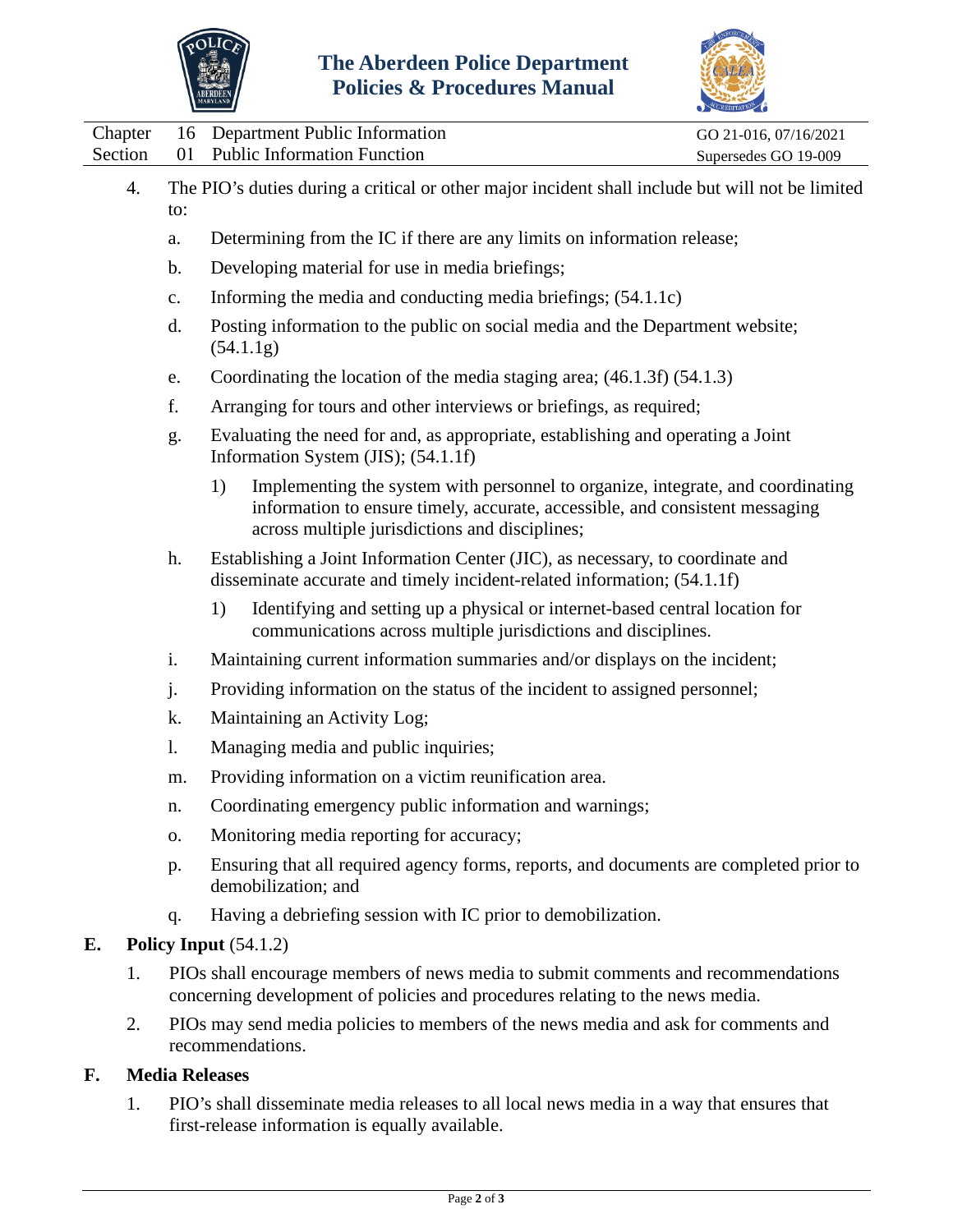



Chapter 16 Department Public Information GO 21-016, 07/16/2021<br>Section 01 Public Information Function Supersedes GO 19-009 Public Information Function

# **G. Recordkeeping and Retention**

- 1. Media releases shall be retained by the Lead PIO and may contain the following:
	- a. The media release with any accompanying documents; and
	- b. The name of the PIO who wrote the release.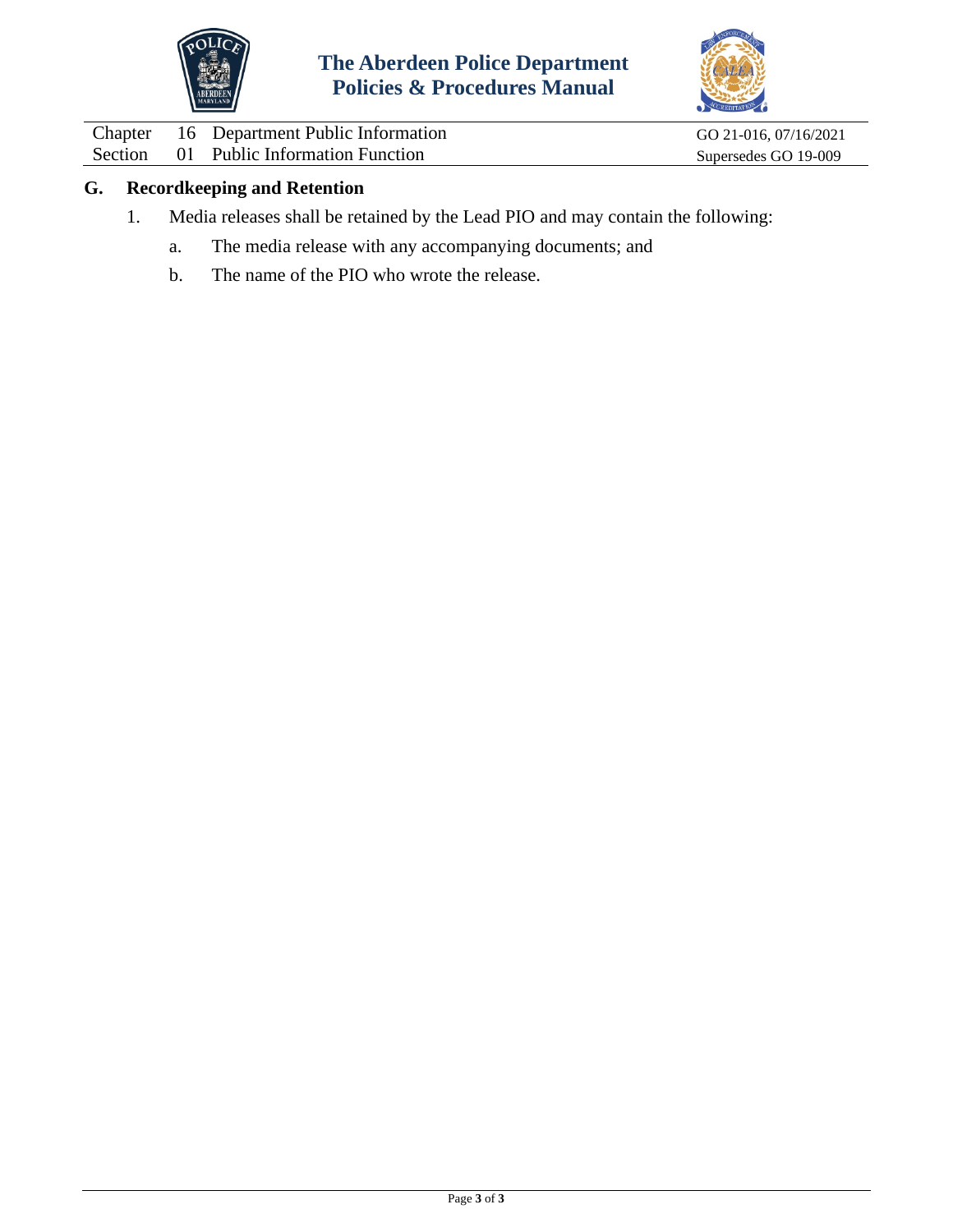



<span id="page-4-0"></span>Chapter 16 Department Public Information GO 21-015, 07/14/2021 Section 02 Department Website & Social Media

# **A. Policy**

- 1. The Aberdeen Police Department has an obligation to inform the public of events that affect the lives of citizens in the community and posts the information directly to platforms that enable citizens and agencies receive timely, reliable, and accurate information.
- 2. The Aberdeen Police Department maintains its own website and social media accounts.

# **B. Definitions**

- 1. **Page** The specific portion of a website where content is displayed and managed by an individual or individuals with administrator rights.
- 2. **Social Media-** A category of internet-based resources that integrates user-generated content and user participation. The Department administers and maintains the following accounts:
	- a. Facebook;
	- b. Instagram;
	- c. Twitter; and
	- d. YouTube.
- 3. **Website** a group of World Wide Web pages usually containing hyperlinks to each other and made available online by this Department.

## **C. Administration**

- 1. The Chief of Police or designee has final approval of all Department Social Media and Website content.
- 2. The Public Information Officers are Administrators of Department Social Media Accounts.
- 3. The Webmaster maintains the Department website.

### **D. Guidelines** (54.1.1g)

- 1. All information and materials submitted for approval and subsequently posted on authorized social media sites shall be respectful, professional, and truthful.
- 2. Acceptable topics include but are not limited to (subject to approval from the Chief of Police):
	- a. Media Releases;
	- b. Notices to the Public;
	- c. Holiday Greetings;
	- d. Traffic Advisories;
	- e. Requests for Identification of Subjects;
	- f. Missing Persons Notices;
	- g. Community Involvement Topics;
	- h. Crime Prevention Topics; and
	- i. Job Announcements.